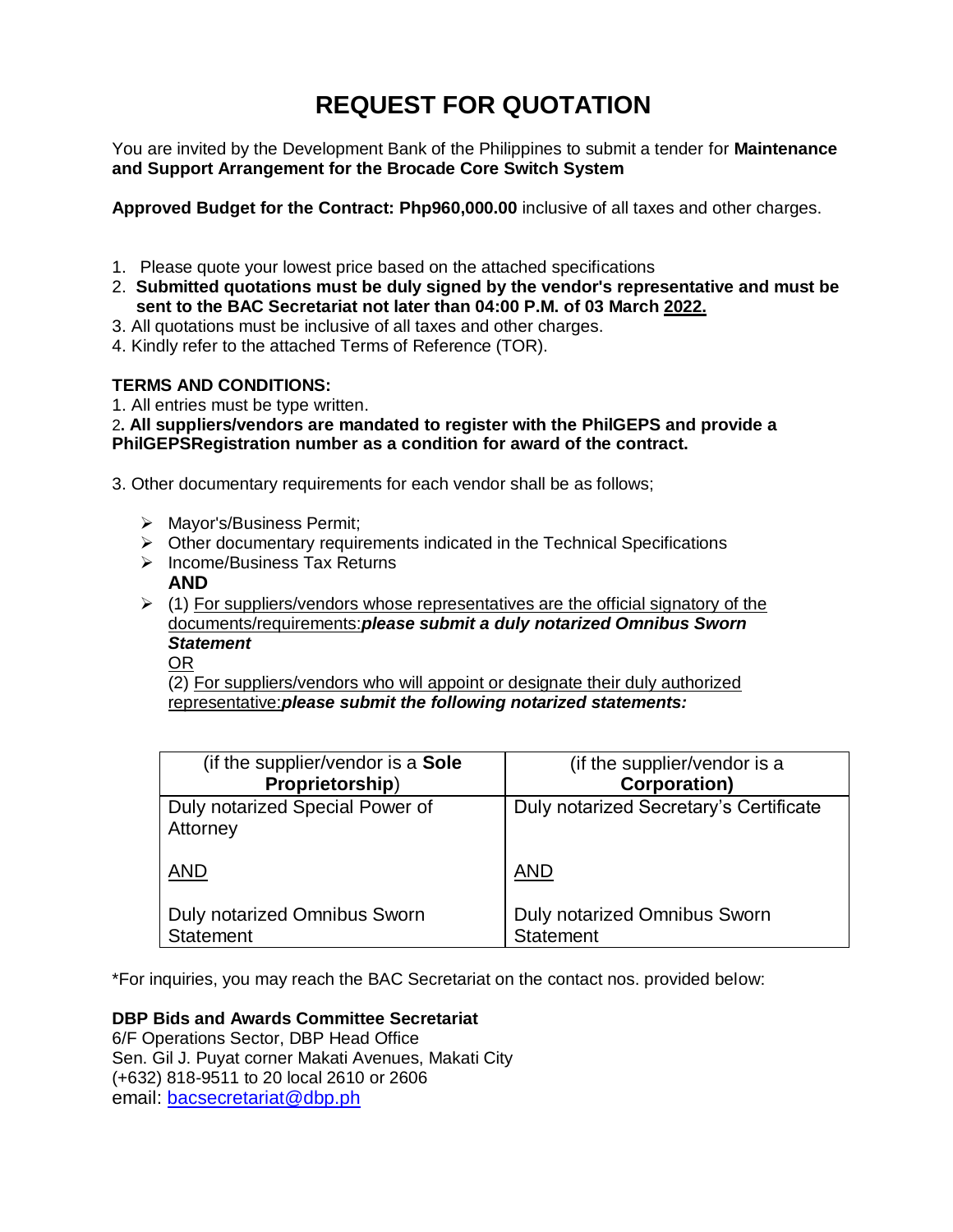# Maintenance and Support Arrangement for the Brocade Core Switch System

**Technical Specifications (TS)** 

### I. BACKGROUND

The Core Switch System is an essential part of the network infrastructure of DBP.

### II. PERIOD COVERAGE

The Maintenance and Support will cover for Four (4) months or from February 20, 2022 to June 19, 2022.

# **III. VENDOR REQUIREMENTS**

- 1. BAC Documentary Requirements in compliance to the Government Procurement Law as per latest Revised Implementing Rules and Regulations (IRR) of Republic Act (RA) Np. 9184 under Section 53.9:
	- a. Latest PhilGEPS Certificate/Registration
	- b. Updated Business or Mayor's Permit
	- c. Updated and Notarized Omnibus Sworn Statement
	- d. Updated and Notarized Secretary's Certificate
	- e. Updated Certificate from/issued by the manufacturer /principal that the Vendor is an authorized reseller of Brocade products.
- 2. Vendor must open/maintain a Savings Deposit Account with DBP where payments shall be credited within fifteen (15) calendar days from DBP's receipt of Official Receipt.
- 3. Vendor must issue the Certificate of Maintenance Support for the duration of the poriod coverage and result of health check of the maintenance support undertaken.
- 4. Signed contact details of escalation.

# IV. MAINTENANCE AND SUPPORT INCLUSIONS

# A. Hardware/Software Specifications

- 1. Core Switch Primary 1 Unit
	- Specifications:
	- Brocade VDX 8770-8 (Serial No. CDV2516L00D)
	- Modules/Cards: 0 Two (2) Management D Six (6) Switch Fabric D Two (2) 48-Port **IOGE Base-T**
- 2. Core Switch Secondary/Backup 1 Unit

Specifications:

- Brocade (Foundry) Big Iron RX-16 (Serial No. SA48075095)
- Modules/Cards: D Two (2) Management n Four (4) Switch Fabric D Six (6) 24-Port IGbE Base-T Card
- 3. Distribution Switch 5 Units
	- Specifications:
	- Brocade VDX 6740T, 48-Ports IOGbE Base-T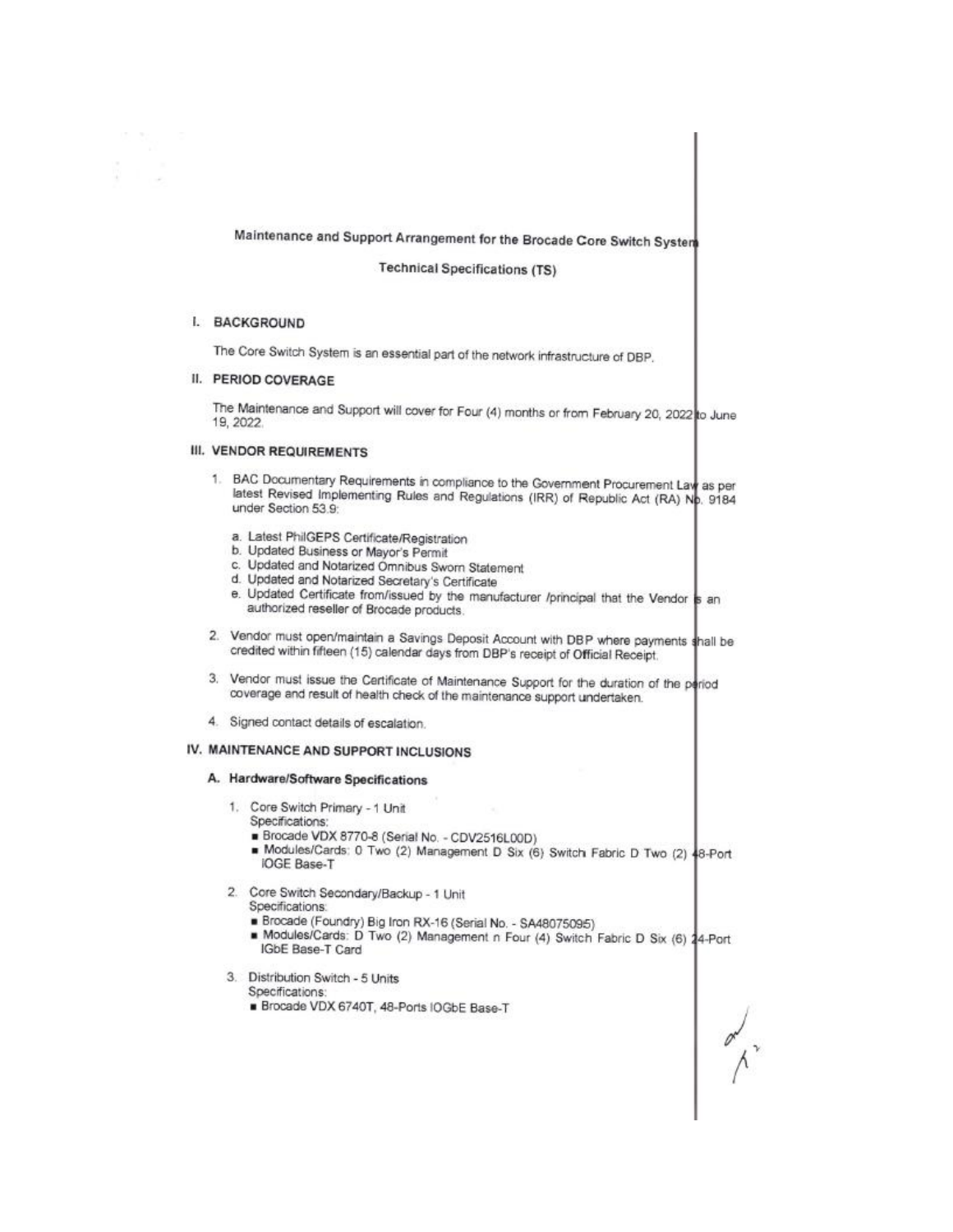Maintenance and Support Arrangement for the Brocade Core Switch System **Technical Specifications (TS)** 

> Serial Nos. CQG3807L01W CQG3807L00X CQG3807L01K CQG3807L005 CQG3807L00L

#### **B.** Maintenance and Support Services

1 The Vendor shall provide 24 x 7 onsite, telephone and email support.

| <b>Issues</b>                                                                                                                                                                                                                                                                                                     | Response<br>Time        | Resolutio<br>n Time      |
|-------------------------------------------------------------------------------------------------------------------------------------------------------------------------------------------------------------------------------------------------------------------------------------------------------------------|-------------------------|--------------------------|
| For problems that directly affect the<br>operations of DBP                                                                                                                                                                                                                                                        | thirty (30)<br>minutes  | two (1<br>hour           |
| In case of extended downtime (more than 2<br>hours) due to unresolved problem in the unit/s.<br>the Service Provider shall immediately provide<br>service unit/s with the same or greater<br>configuration & specification as that of the<br>supplied unit                                                        |                         |                          |
| For inquiries or problems/concerns that does<br>not directly affect the operations of DBP<br>The response and resolution<br>procedure/advice/recommendation shall be<br>made either through e-mail or other means of<br>communication applicable. In case the<br>problems/concerns is/are not resolved, technical | twenty-four<br>24 hours | thirty-six<br>(36) hours |
| support personnel from the Service Provider shall<br>perform the resolution activity onsite within the<br>next twenty-four (24) hours                                                                                                                                                                             |                         |                          |

- 2. Upon determination that the unit/s is/are unrepairable, through receipt of notification/advise from manufacturer the replacement unit/s must be shipped the next business day and should be the same or greater configuration and specification as that of the existing unit/s.
- 3. The Vendor shall submit within thirty-six (36) hours a report detailing the steps undertaken to resolve a particular problem.
- 4 If the problem resolution activity extends beyond twenty-four (24) hours, the Service Provider shall submit a daily report on the status particularly on the following:
	- The most recent and/or ongoing activity
	- The estimated time of resolution (ETR)
- 5. The Vendor shall notify and provide DBP of any updates / upgrades and shall provide assistance to DBP in the installation / conversion if required at no additional cost.
- 6. The Vendor shall perform a monthly visit and check the status of the Core Switch System and carry out a preventive/predicative maintenance activity with the approval of DBP. To issue monthly preventive maintenance report.

 $2$  of 5

 $m_{\mu}^{2}$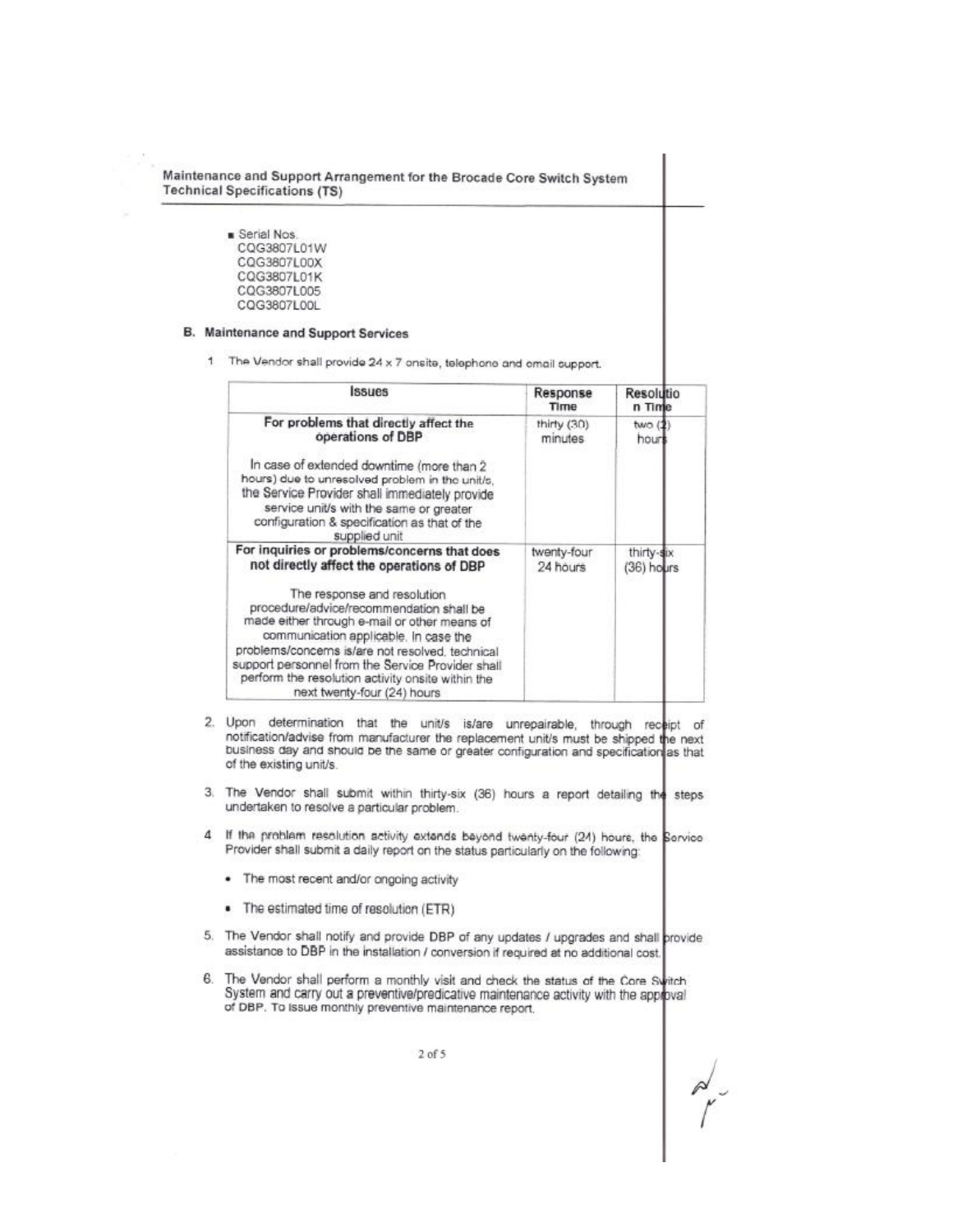Maintenance and Support Arrangement for the Brocade Core Switch System **Technical Specifications (TS)** 

- 7. The Vendor shall provide assistance to DBP for any enhancement in DBP network and security infrastructure that involve the Core Switch System at no additional cost
- 8. The Vendor shall assign at least one (1) technical support personnel to lead and/or provide assistance In the performance of the aforementioned.

# V. APPROVED BUDGET FOR THE CONTRACT

The Approved Budget for the Contract is P 960,000.00 VAT Inclusive.

# **VI. PAYMENT**

DBP shall pay the corresponding price on a monthly basis to the Vendor via credit to its deposit account within Fifteen (15) calendar days from receipt of the Vendor's Sales Invoice and submission of the documentary requirements as enumerated under this Technical Specifications, if any, subject to the usual government audit/accounting/procurement policies, provided the Vendor has generated a positive performance assessment to be conducted by DBP in accordance with established metrics.

### VII. PERFORMANCE SECURITY BOND

The Vendor is required to submit a Performance Security in any of the following Forms and Percentages:

| Forms of Performance Security                                                                                                                                                                                                              | Minimum Percentage (%) of<br>Contract Price per Year |  |
|--------------------------------------------------------------------------------------------------------------------------------------------------------------------------------------------------------------------------------------------|------------------------------------------------------|--|
| Cash, Cashier's / Manager's Check issued by a Universal or<br>Commercial Bank                                                                                                                                                              |                                                      |  |
| Bank Draft / Guarantee or Irrevocable Letter of Credit (LC)<br>issued by a Universal or Commercial Bank; provided<br>however that it shall be confirmed or authenticated by a<br>Universal or Commercial Bank, if issued by a Foreign Bank | Five Percent (5%)                                    |  |
| Surety Bond callable upon demand issued by a Surety or<br>Insurance Company together with Certificate issued by<br>Insurance Commission certifying the Surety or Insurance<br>Company is authorized to issue such Surety Bond              | Thirty Percent (30%)                                 |  |

### VIII. NON-DISCLOSURE CONDITION

The vendor shall strictly adhere to the confidentiality agreement with the Bank. Information about DBP and its operation in this document is considered proprietary and confidental and must be treated as such by the recipients of this Technical Specifications. In the same manner, the responses to the Technical Specification which shall be specified as configential shall not be disclosed to any third party.

- 1. Each party agrees to hold and maintain confidential all materials and information which shall come into its possession or knowledge in connection with the project or its performance, and not to make use hereof other than for the purpose of this project.
- $\overline{2}$ . After completion of the project, all materials, data, proprietary information and other related documents provided to the winning vendor and which are hereby deemed owned by DBP shall be returned to DBP.